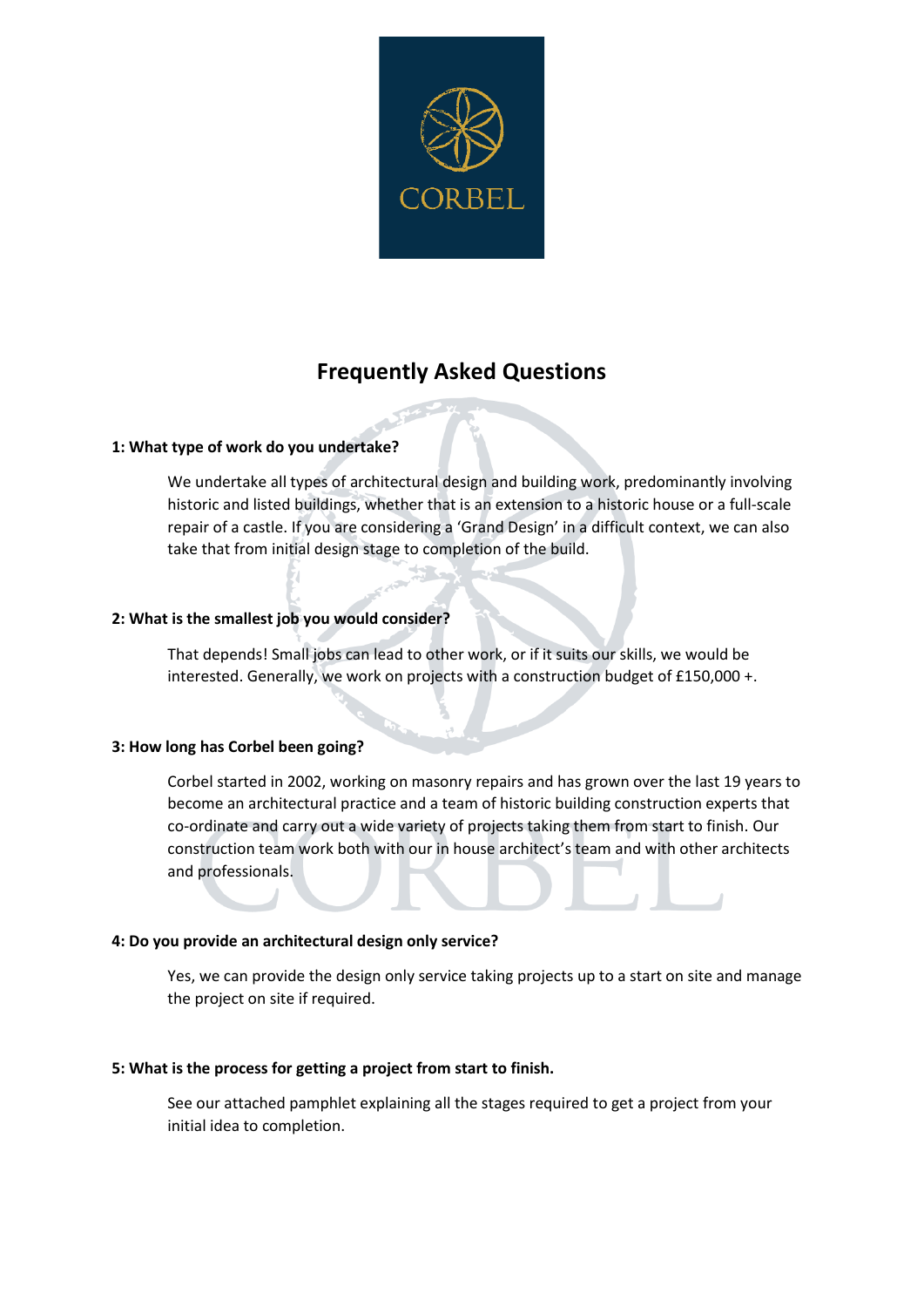## **6: What are the advantages of employing an architect and contractor together?**

- We manage everything from design to completion saving you time, money and stress.
- Our extensive knowledge & understanding of historic buildings, means that together we can understand and resolve often complex planning, budget or technical issues.
- Complete transparency and control of cost throughout the project.
- We can advise and provide clear budget forecasts for differing designs options at an early stage to avoid dead end paths.
- We work closely with you to make your budget work hard and place it where most effective.
- We have a team of highly skilled in-house project managers, craftsmen and craftswomen who help advise and steer the project at early stages

# **7: How long will design and construction work take?**

That depends on several factors. Having our design and construction teams working together saves time and we can fairly accurately work out a programme from early stages. As an absolute minimum it will take 6 months to get a project from an initial idea to start on site, but this will be longer if the project is more complex.

### **8: What type of Planning Permission do I require?**

If you are carrying out any alteration to and existing property, or extension over a certain size then Planning Permission will be required. Smaller scale extensions can use 'Permitted Development Rights' dependant on the certain restrictions, such as size, location, proximity to neighbours, and volume of extensions built since 1948. Listed Buildings don't have permitted development rights and need listed building consent for any alteration work. We can advise on details.

### **9: Do I need listed building consent?**

If you intend to carry out any alterations to a listed building, or any alteration within its immediate curtilage, you will need to obtain listed building consent. However, if you are carrying out like for like repairs, listed building consent is not required. It is best to check with the local authority conservation officer before proceeding.

## **10: What is listed building consent?**

Listed Building Consent is an extra layer of protection, required in addition to Planning Consents. The level of detail demanded by the Local Authority will depend on the type of work proposed and the Grade of listing. If Grade I or II\* listed, Historic England will also need to be consulted and agree the details in conjunction with the Conservation Officer. Grade II listed buildings are usually dealt with by the local Conservation Officer.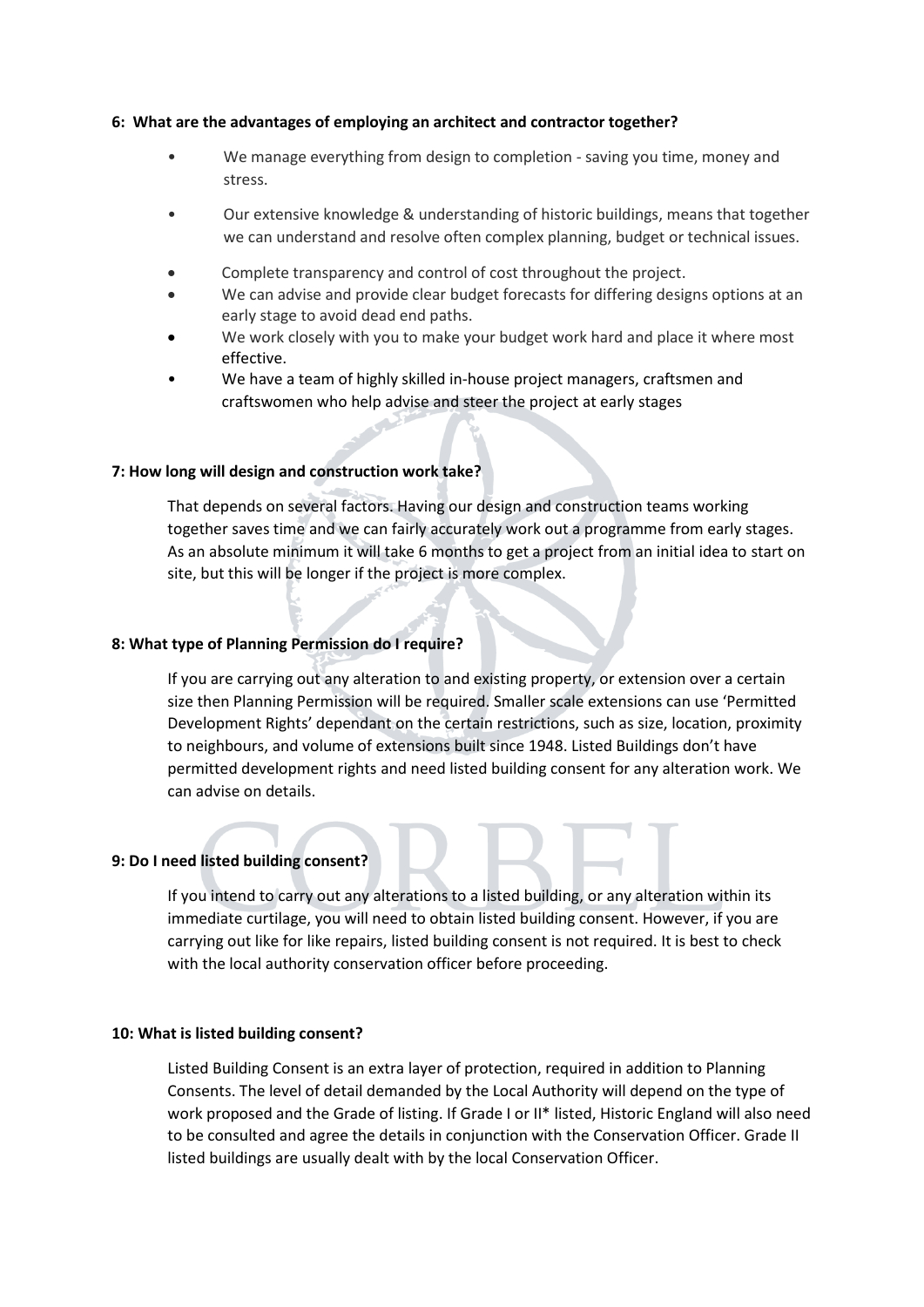## **11: What do I need to apply for a Listed Building Consent.**

The level of detail required for a listed building consent application can be quite daunting at first. In addition to plans, sections and elevation drawings of the existing and proposed, all alterations will need to be fully justified. This can include; detailed drawings, Conservation Management Plans, Condition Surveys, Archaeological reports and Design and Access Statements. We can advise on the exact details.

### **15: How do I tell if my building is listed?**

There are over 400,000 listed buildings in England. Type in the building's postcode to <https://historicengland.org.uk/listing/the-list/> to find out the full details.

### **16: What do the different Grades of Listing mean?**

In England, there are three different levels of listing:

Grade 1: are '*of exceptional interest'* and account for the top 2.5% of all listed buildings.

Grade II\*: are '*particularly important buildings of more than special interest.'* making up 5.8% of the total.

Grade II are 'of special interest warranting every effort to preserve them'. They make up the remaining 90%.

## **17: How do I find out if my house is in Green Belt.**

Most local authorities have an interactive planning map online. Search for Planning map and include your local authority; e.g 'North Somerset Planning map,' and it will identify all the local planning restrictions including Green Belt.

# **18: My house is in Green Belt. Can I construct an extension?**

Generally, the answer is yes - but within limits. If your property has not been extended since the introduction of the Town and Planning Act on  $1<sup>st</sup>$  July 1948, then most local authorities will allow an extension up to 30% increase in volume of the original property, and in some cases a 50% increase is allowed. We can advise and help establish what existed in 1948 and what is possible.

### **19: Do you work on Scheduled Ancient Monuments?**

Scheduled Ancient Monuments are a layer of protection above listing. Generally, it applies to significant ruins or monuments and below ground archaeology. We have experience of gaining consents for work to Scheduled Ancient Monuments and carrying out the careful repair of these significant historic remains.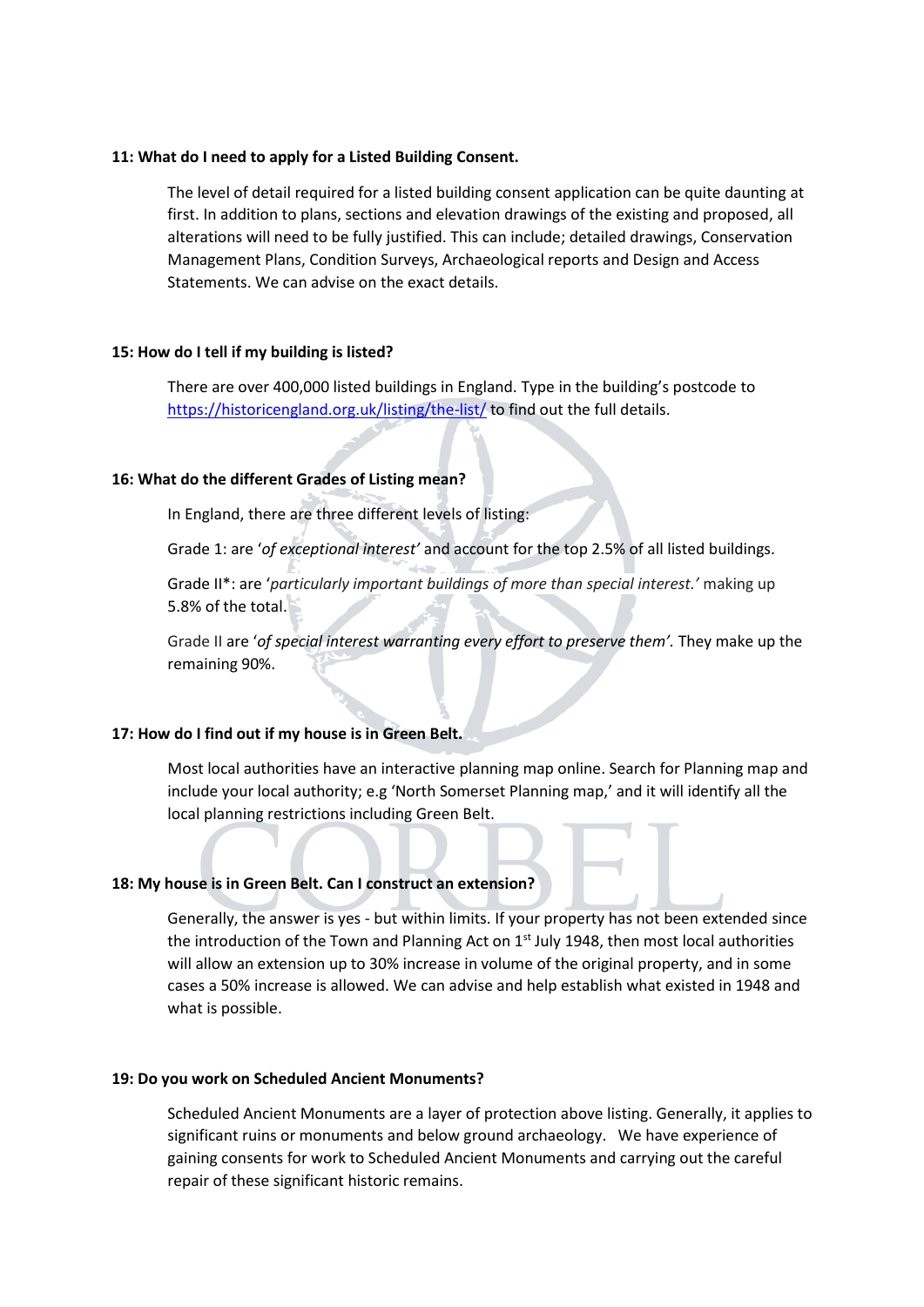## **20; What does CDM 2015 mean?**

**'**Construction Design Management' regulations were introduced in 2015 and place a responsibility on the client, architect and contractor to plan and manage the work to make them as safe as possible. The client has a responsibility to provide as much information about the existing property as feasible, such as if asbestos is known to exist. The architect and contractor can then use this information and take responsibility for ensuring that the design and construction phases are carried out safely.

## **21; What is the Technical Design Stage?**

Often people think that once they have planning permission, they can jump straight to getting the work built. Planning usually only gives a broad overview of how the building will look. To gain an accurate price and allow the construction team to work out how to sequence the work, detailed drawings and schedules will be required - the nuts and bolts of the project. The technical design stage will also allow us to submit an application for Building Control, a legal requirement to ensure the design meets building regulations.

# **22. How do I know I am getting the best price?**

We effectively run an open book and clearly show our pricing using a schedule and drawings to illustrate what is included for the price. Our approach is that our costing is transparent so you can see exactly where your money is being spent and the alternative prices we have obtained from sub-contractors. Often, our projects come in below budget through close collaboration with all parties involved.

# **23. What insurances will I need during the Build?**

The following pamphlet gives an overview of what is required.

# **24. Can I live in the house while construction work progresses?**

We will work closely with you, to try and allow you to stay in the house while work progresses. However, if the project is a large-scale repair, then it is safer, cheaper, quicker and generally much less hassle to move out for the period of construction!

### **25: Do you employ your own tradespeople?**

Yes, we have a of full-time team of site foreman and carpenters, and we have an ongoing mentoring programme for training in house apprentices. We also work closely with several trusted sub-contractors including, masons, roofers, mechanical engineers, electricians, decorators and more.